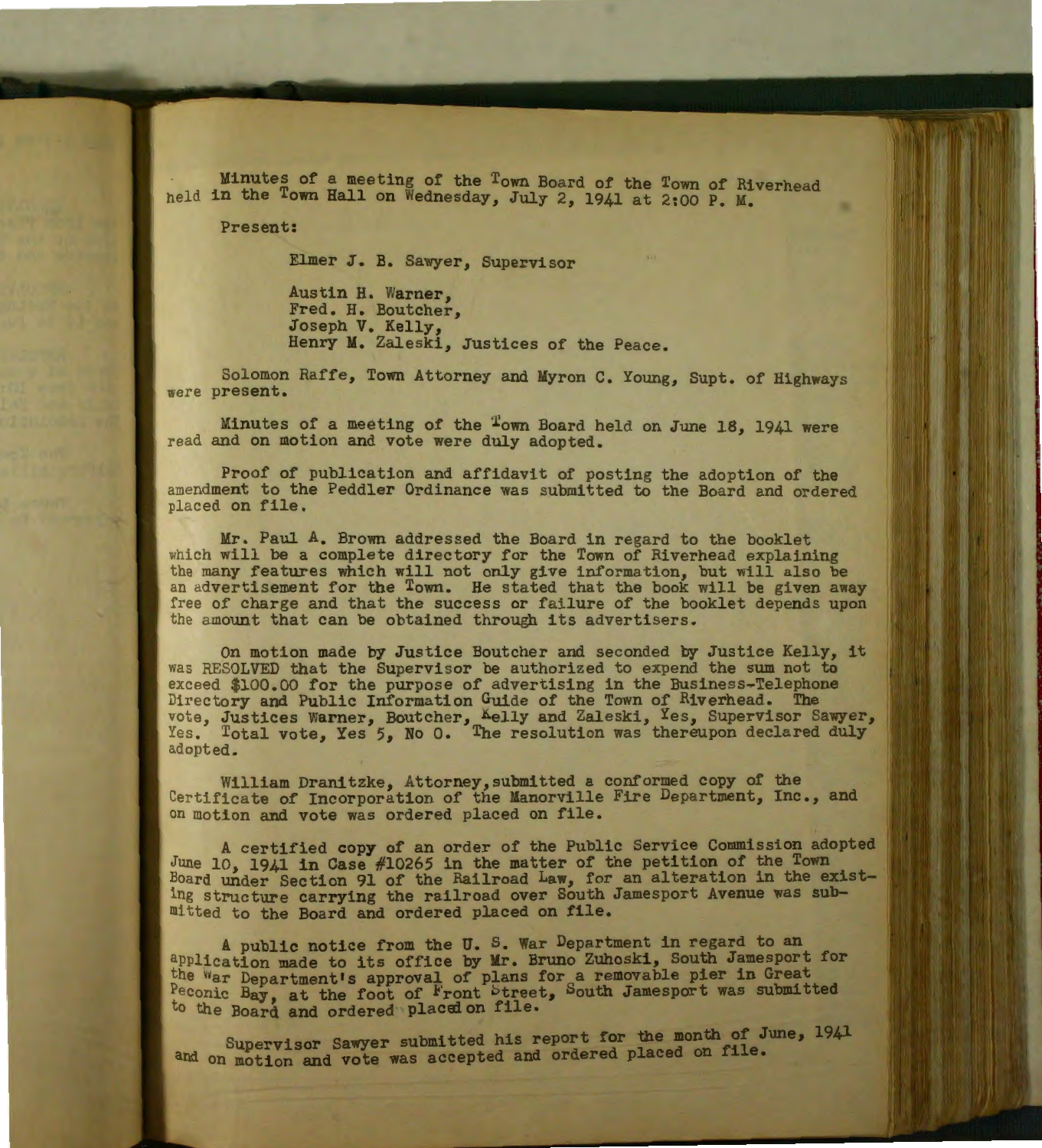lage 2- Town Board Minutes of Meeting held July 2, 1941.

Forrest G. Dovms, Receiver of Taxes submitted a report of the amount of taxes collected as of June 16, 1941 and on motion and vote was ordered

Justice Boutcher offered the following resolution which was seconded Justice Kelly

WHEREAS, Harold E. Griffin, a person liable to be assessed for hightaxes in the Town of Riverhead, New York, has heretofore made application to the Town Board of the Town of Riverhead, for a consent to be given to the buperintendent of Highways of said Town, to take over certain streets,<br>n as Woodlawn Drive, Cedar Drive, Long View Drive and Hill Drive, at<br>oke, in the Town of Riverhead, New York, and which streets are laid out the Map of Reeve Park Estates, Roanoke, Town of Riverhead, New York, urveyed January 3, 1939 by Danid R. Young and Alden W. Young, Surveyors, verhead, New York, and filed in the Office of the Clerk of the County of uffolk in April, 1939, as Map No. 1291, and

WHEREAS, there has been presented written and duly executed dediations or releases of the said streets to be taken over by the said Town of Riverhead, together with a map and survey thereof.

NOW BE IT RESOLVED, pursuant to the provisions of Section 171 of the lighway Law of the State of New York, that the Town Board of the Town of diverhead, hereby consents that the Town Superintendent of Highways of said fown, subject to the removal of the tree from Hill Drive, make an order tak-Ing over said streets upon filing and recording in the Town Clerk's Office, map of said proposed highways, and deeds or releases for the said highs from the owners thereof. The vote, Justices Warner, Boutcher, Kelly Zaleski, Yes. Supervisor Sawyer, Yes. Total vote, Yes 5, No 0. The esolution was thereupon declared duly adopted.

On motion made by Justice Boutcher and seconded by Justice Kelly, t was RESOLVED that the wages of all employees, except salaried employees, of the Town Highway Department be increased at the rate of five cents (\$.05) hour to be effective as of July 1, 1941. The vote, Justices Warner, tcher, Kelly and Zaleski, Yes, Supervisor Sawyer, Yes. Total vote, Yes 5, o O. The resolution was thereupon declared duly adopted.

On motion made by Justice Boutcher and seconded by Justice Warner, It was RESOLVED that Norman J. Bruen be and he hereby is appointed, Attendance Officer for School Districts Nos. 1, 2, 3, 4, 12 and 13, and be it further

RESOLVED that his compensation be fixed at \$250.00 per year, which compensation shall include all expenses other than those incurred when attending meetings outside of the Town of Riverhead called by the District • of Schools, at which time actual expenses are to be paid by the Town Riverhead. The vote, Justices Warner, Boutcher, Kelly and Zalesk1, Yes, rvisor Sawyer, Yes. Total vote, Yes 5, No 0. The resolution was there-Apon declared duly adopted.